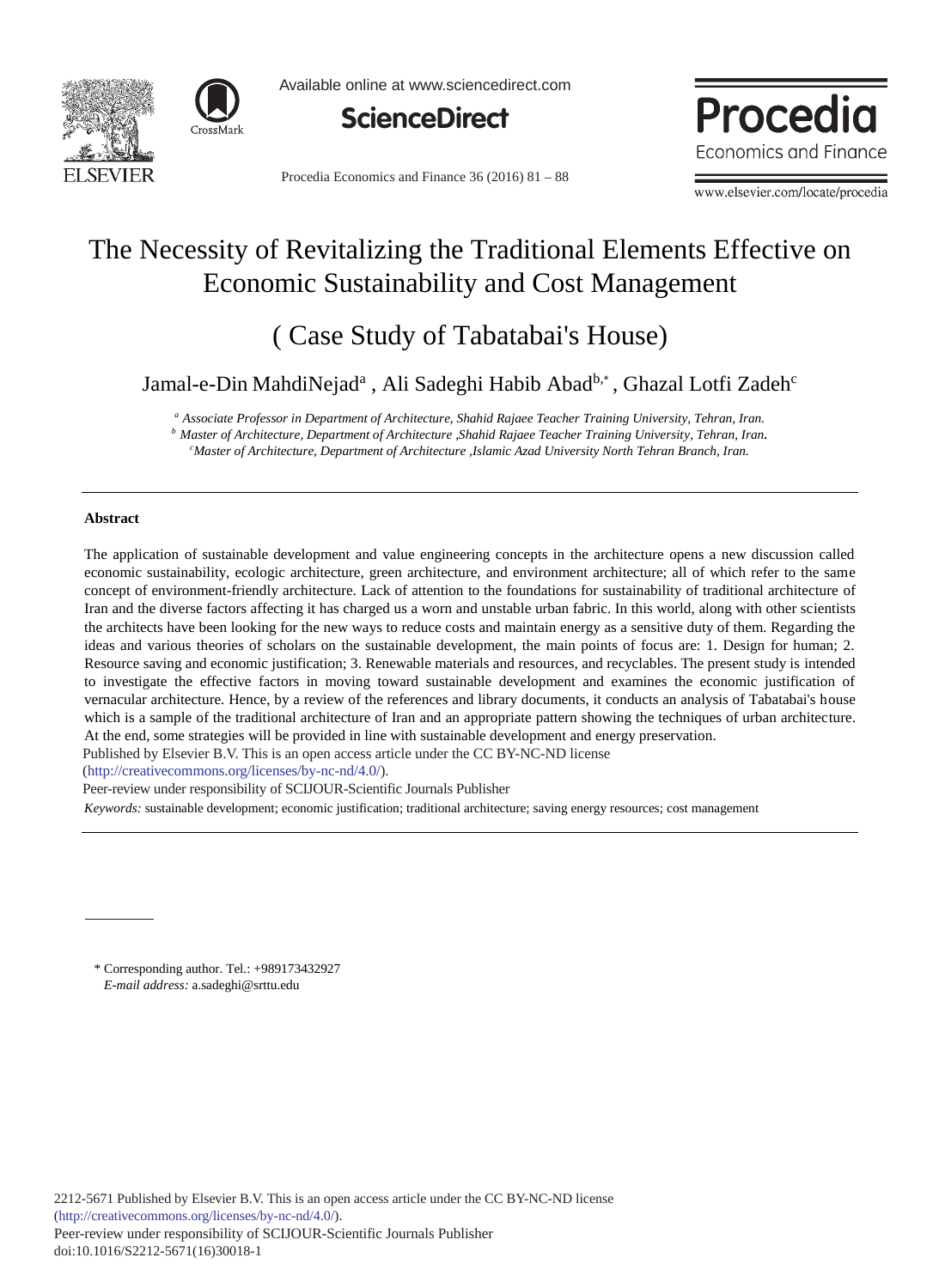## **1. Introduction**

One of the major polluters of the environment in the world and especially in our country is electricity consumption in residential areas to provide hot water and heat in domestic environments. The increasing influx of people from villages to cities adds to the number of consumers of fossil fuels which are in fact the base of modern industry across the globe and in Iran. We assume that with the implementation of the principles of environmental sustainability we can fight this problem.

Iran has the strong backing of traditional architecture and rich aspects of resistance, arts and culture; it has a significant share of arts and cultural special values. A scrutiny of these features can serve the planning, design, and popularity of modern environments. Residential needs of people in the cities especially the traditional cities are met today haphazardly without identification of any complication and side-effect on the environment (Pakzad, 2007:69).

After one century of modern architecture, despite its valuable achievements and evolutions, complicated problems appeared in the environment. The situation of the world in the onset of  $21<sup>st</sup>$  century testifies to an instable development including population growth, increased consumption, and unbalanced distribution of resources. Population growth as a major Western lifestyle is a big impose on the natural environment leading to changes in the climatic condition, the hole in the ozone layer, the decline of species and natural habitats; as a result the culture of consumption and human behavior toward nature has changed. By comparing the situation of vernacular architecture and its harmony with the climate—which are mostly manifest in the traditional fabrics—with the new fabrics developed as irregular low-density forms around the cities, we came to this point that the architecture of hot and dry cities has been detached from its traditional and natural forms, and this distance is increasing day by day. Hence, the present research attempts to investigate the techniques and strategies used in the historical city of Kashan, which is a hot and dry city, to provide an opportunity to follow the adjustment and adaptation procedures used in them which may serve to modern sustainable development.

## *1.1. Statement of the problem*

Unfortunately the modern architecture is in the illusion of designing open spaces. The contemporary cities are involved with unrest, bewilderment, and amnesia. Buildings have lost their coherences and responsibility toward earth, sky, and adjacencies. Spaces have leaked to external environment like oozing water and the open spaces are proposed as abandoned places (Haeri, 2009). The aim of this study is not to preserve and repeat the historical forms and copying them, but the use of models, experiences and creating new forms following the genuine concepts is intended. Therefore, the following questions will help us in drawing our answers: what are the effective methods and elements for homologizing the traditional architecture, saving energy, and cost management?

Whether the use of such methods in modern architecture can help us to get closer to the economic development?

#### *1.2. Research hypotheses*

- It seems that by considering the methods and techniques which were employed in traditional Iranian architecture to encounter the climatic difficulties and the environmental situation, we can find some principles through which steps can be taken toward sustainable development in the present situation.
- Using the traditional techniques using modern materials will have a similar experience.

### *1.3. Research methodology*

This study is a descriptive survey study. The statistical population includes the historical buildings of Kashan in general and the case study of Tabatabai's House. Through studying the library and electronic references the role and importance of used materials, the central courtyard, the porch, and closed spaces will be investigated in formation of architectural spaces and their effect on cost management and economics of the building.